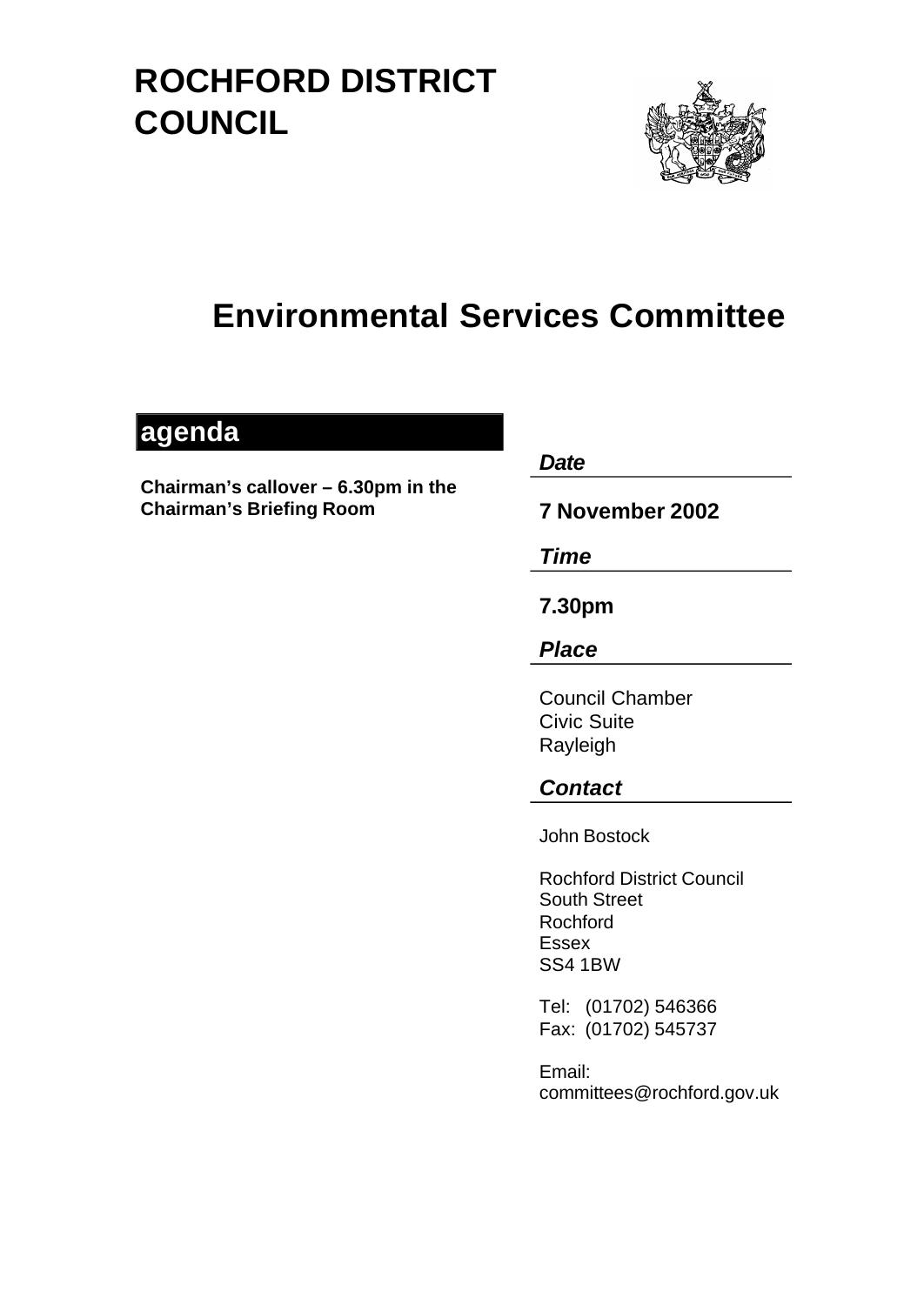#### **Members of the Environmental Services Committee**

Cllr Mrs L Hungate (Chairman) Cllr J E Grey (Vice-Chairman)

Cllr Mrs T J Capon Cllr R G S Choppen Cllr Mrs H L A Glynn Cllr T E Goodwin Cllr A J Humphries Cllr G A Mockford

Cllr C R Morgan Cllr R A Oatham Cllr C G Seagers Cllr M G B Starke Cllr Mrs M J Webster

Copy for Information to all Substitute Members

*Conservative Group*  Cllr Mrs L Barber Cllr C C Langlands Cllr J M Pullen Cllr Mrs M A Starke

*Independent Group* 

*Labour Group*  Cllr D F Flack

*Liberal Democrat Group*  Cllr C J Lumley

#### **Terms of Reference**

To exercise the Council's functions in relation to:

- Highways and Transport Environment
- Building Control Regeneration
- Waste Collection and Disposal Health and Safety
- Planning Policy  **Recycling**
- Economic Development
- 
- 
- 
- 

Including the formulation and implementation of the policy framework and management of the budget in respect of these functions.

#### **Corporate Objectives**

To provide quality cost effective services

To work towards a safer and more caring community

To promote a green and sustainable environment

To encourage a thriving local economy

To improve the quality of life for people in our District

To maintain and enhance our local heritage and culture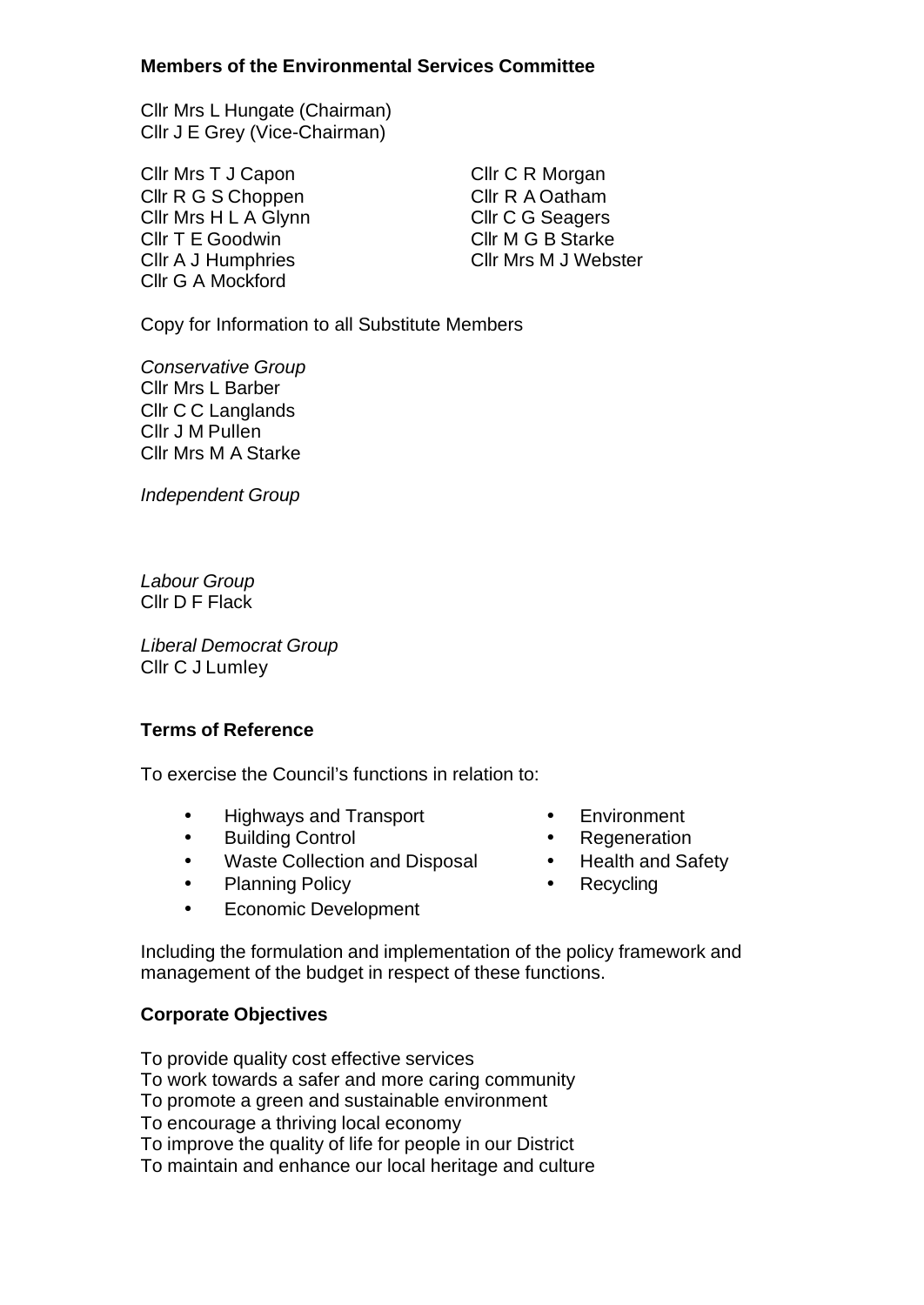Page No

- **1 Apologies for Absence**
- **2 Substitutes**
- **3 Non-Members attending**
- **4 Minutes of the Meeting held on 2 October 2002**
- **5 To Receive Declarations of Interest**
- **6 Questions on Notice**
- **7 Motions on Notice** 7.1

**8 Issues arising from Overview and Scrutiny** 

#### **9 Development of Joint Municipal Waste Management Strategy – Proposed Response**

To consider the report of the Corporate Director (Finance and External Services) seeking Members' views on the most appropriate method of disposing of waste in the future.

The report is to follow.

#### **10 North Street, Rochford – Proposed Limited Waiting** 10.1 **Restriction**

To consider the report of the Area Manager, County Highways, on objections received to the formal consultation on the proposal.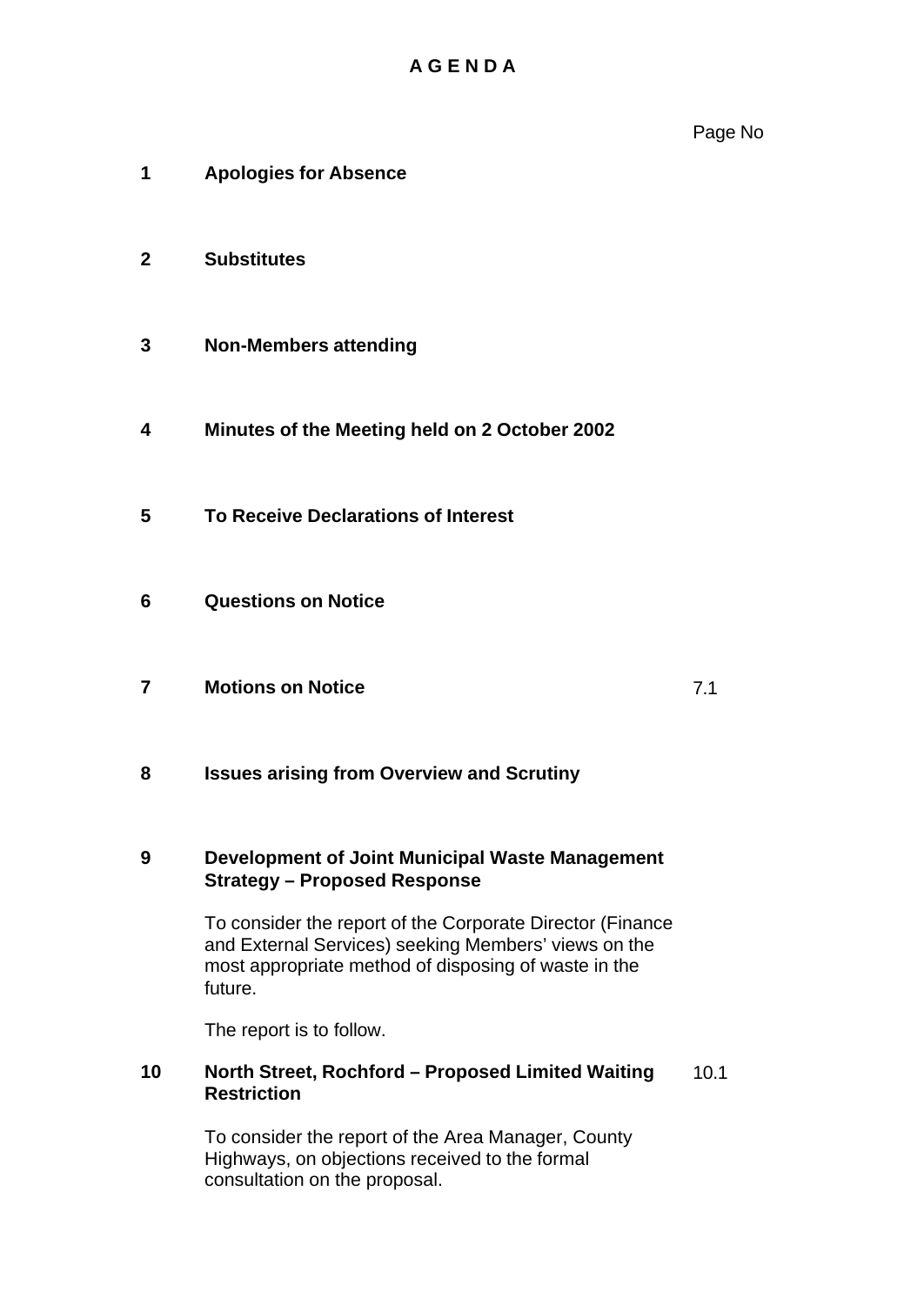#### **11 Proposed Waiting Restriction Amendment – Hockley** 11.1

To consider the report of the Corporate Director (Finance and External Services) which seeks views on proposed changes to waiting restrictions in Hockley.

#### **12 Implementation of Pollution Prevention and Control** 12.1 **Regulated by Local Authorities**

To consider the report of the Head of Housing, Health and Community Care on responding to a consultation paper from the Department of Environment, Food and Rural Affairs.

#### **13 The Motor Salvage Operators Regulations 2002** 13.1

To consider the report of the Head of Housing, Health and Community Care on the introduction of the regulations and the setting of a registration fee to cover the Council's administration costs.

#### **14 Decriminalised Parking Enforcement – An Update** 14.1

To consider the report of the Head of Revenue and Housing Management which provides progress on Decriminalised Parking Enforcement together with recommendations on initial staffing proposals which may go some way to improve the current policing of on-street parking in town centres.

#### **15 Taxi Voucher Scheme - Review**

To consider the report of the Head of Revenue and Housing Management on the performance of the Taxi Voucher Scheme during the first six months of operation.

The report is to follow.

#### **16 Taxi Tariff – Consideration of Objections**

To consider the report of the Head of Revenue and Housing Management which details objections received in response to the advert.

The report is to follow.